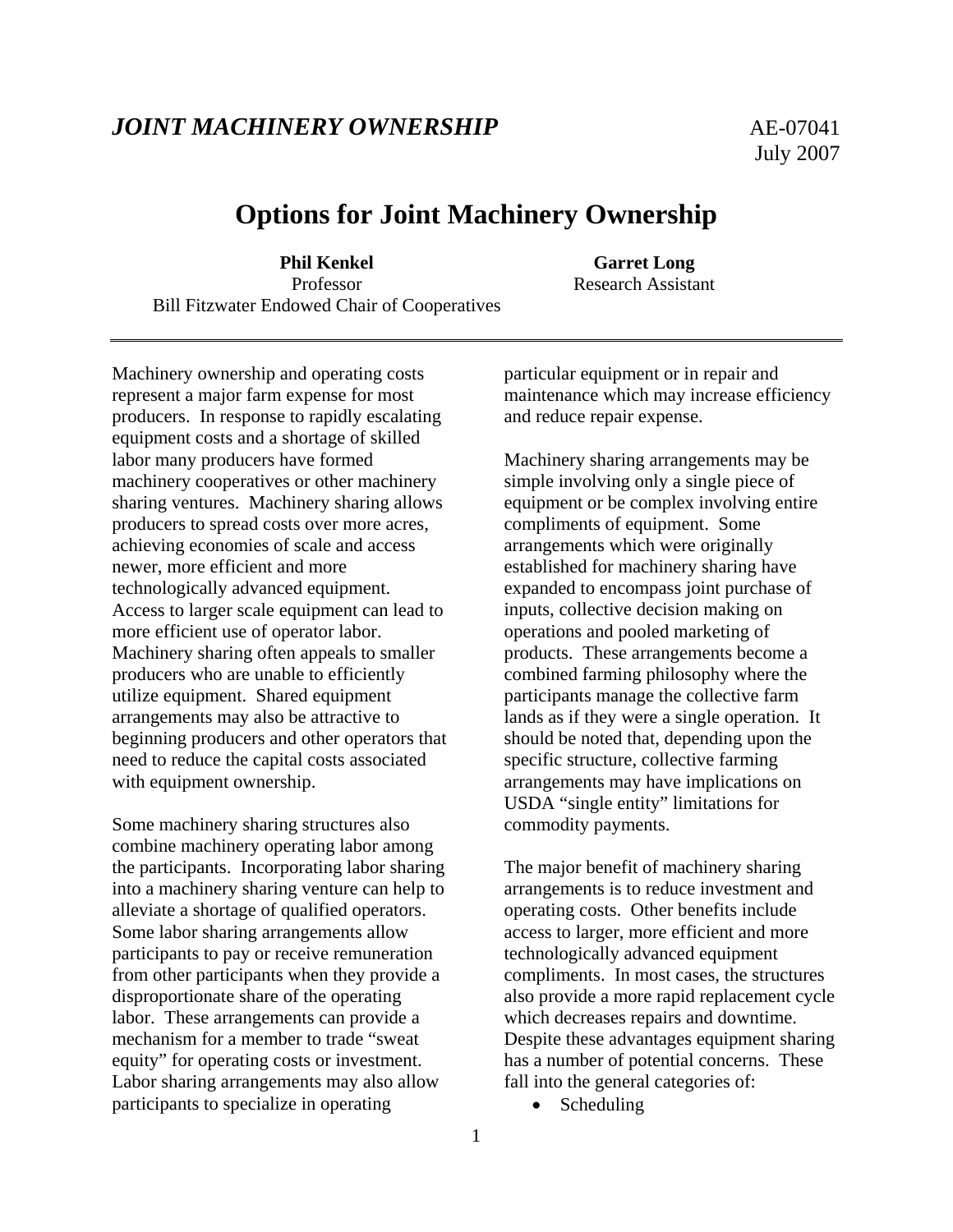- Equitable distribution of costs
- Equipment operation and repairs
- Decision making and governance
- Replacement cycles
- Exit and entry of participants

Most of these issues can be addressed through communication, planning and in the design of the sharing arrangement. It should also be noted that many informal arrangements have functioned successfully. A group of participants with compatible personalities and operating philosophies may be able to share equipment based only on a general sense of parity. A more formal structure is advantageous when the number and diversity of the participants increases. The structure of the arrangement can also become very important when participants change the size of their farming operation or when producers desire to enter or exit the arrangement.

While a well structure venture can minimize conflict, the compatibility of the people involved is important for any collective venture. While it is not realistic to expect participants to agree on every issue, they should have a wiliness to listen to each other's viewpoints and compromise. Typically, the most compatible machinery sharing participants are producers with similar philosophies on care of equipment operation, maintenance and have a similar farming style and work ethic. The participant's financial condition and future farming plans should also be considered. A partner with a weak financial condition or someone who is scaling down their operation may have different attitudes toward replacing or upgrading equipment. Potential participants should also consider what would happen if another member was unable to meet their share of the loan payments or operating costs. The geographic location of the participants is

also an issue. Transportation cost are minimized and communication improves when the member are located close to each other. Timing conflicts are obviously minimized when members are located over a wider area, farm different types of ground or even are located in another region.

#### **Informal Arrangements**

The simplest form of machinery sharing is when two or more producers agree to trade access to currently owned equipment. Two or more producers may also decide to jointly purchase equipment on the basis of an informal agreement. Participants typically divide the purchase price in proportion to projected usage and agree on some procedure to split repair and maintenance costs. The partners may have an understanding as to how scheduling, maintenance and other issues will be handled or may simply work through issues as they occur. Arrangements may be made for split billing of operating expenses or the partners may make periodic deposits into a bank account set up to handle expenses.

The obvious disadvantage of informal agreements is that there is no structure to fall back on if the participants disagree on operational issues or cost allocations. Participants also run the risk that another member will be unwilling or unable to meet their payment obligations. Producers sharing equipment under formal or informal partnership are also potentially liable for the actions of the other partners. Because there is no structure to limit liability to the machinery assets, an injured party could place a claim against the participants' overall farm assets.

#### **Contractual Agreement**

As in most financial transactions, a written agreement can help assure that all parties have the same understanding about how a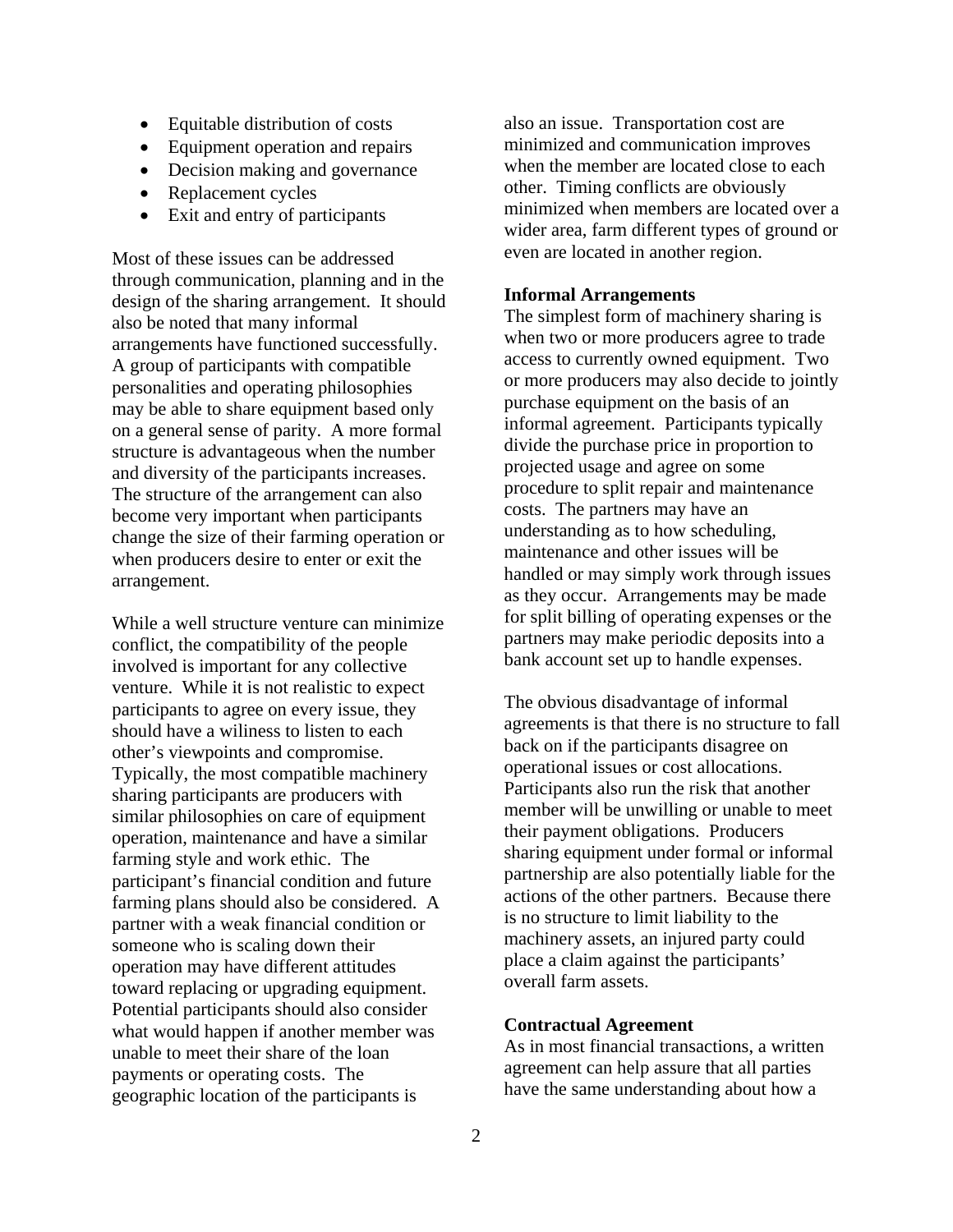venture will work and provides a framework to fall back on if it doesn't work. The agreement should specify how investment costs, depreciation and expenses will be allocated. It can also be useful to document key operating policies such as how usage will be scheduled, where the equipment will be housed and maintenance procedures. Other issues to consider in the agreement are use of the equipment on outside acres, insurance, financial commitments, record keeping and equipment replacement.

Ideally the contract should also specify a dissolution plan and describe how participants can enter or leave the arrangement. One system for equitable dissolution is to have an outside appraiser determine the buyout price. Another common structure is to allow one partner to establish a price with the other partner deciding whether to sell or buy at that price. Many agreements also specify dispute resolution proceeds and may require participants to agree to binding arbitration.

#### **Limited Liability Company**

A more robust structure for machinery sharing can be developed by establishing a separate legal entity which purchases and owns the equipment. These ventures are often structured as limited liability companies (LLCs) but other legal business structures such as partnerships, investorowned corporations or cooperative corporations can also be used. LLCs, investor-owned corporations and cooperative corporations all have the characteristic of limited liability. The owner's liability can be limited to the total amount invested in the venture.

The LLC business form is very flexible with most of the structure defined in the operating agreement. A machinery sharing LLC would generally specify governance by a board of managers consisting of the participant/investors. The entity may or may not hire an operation manager or other employees. The operating agreement of the LLC specifies the exact structure of the venture and the system for allocating income and expenses. Typically, the entity owns the machinery and finances the funds needed in excess of the equity contributions. The LLC receives fees from the members and deduct operating expenses, interest and depreciation associated with the equipment. The resulting profit or loss is passed on to the member's tax return.

Establishing a machinery sharing LLC typically results in a more defined structure relative to informal arrangements or contractual agreements. The LLC structure also provides liability advantages. Because each LLC structure is essentially defined in the operating and management agreement it is difficult to characterize advantages or disadvantages. Many machinery sharing LLCs operates very similarly to cooperatives. Participants creating machinery sharing LLC or joining an existing venture should take the time to carefully analyze the operating and management documents.

#### **Machinery Cooperatives**

The cooperative corporation is a common business structure for producer-owned farm supply, marketing or processing operations. Cooperatives corporations provide the same limited liability benefits as LLCs and investor owned corporations. Governance of the overall cooperative is typically on a one member-one vote basis with the membership electing a board of directors. Other governance issues are defined in the articles of incorporation and bylaws. Under the cooperative structure, the net surplus after fixed and operating expenses is allocated to the members in proportion to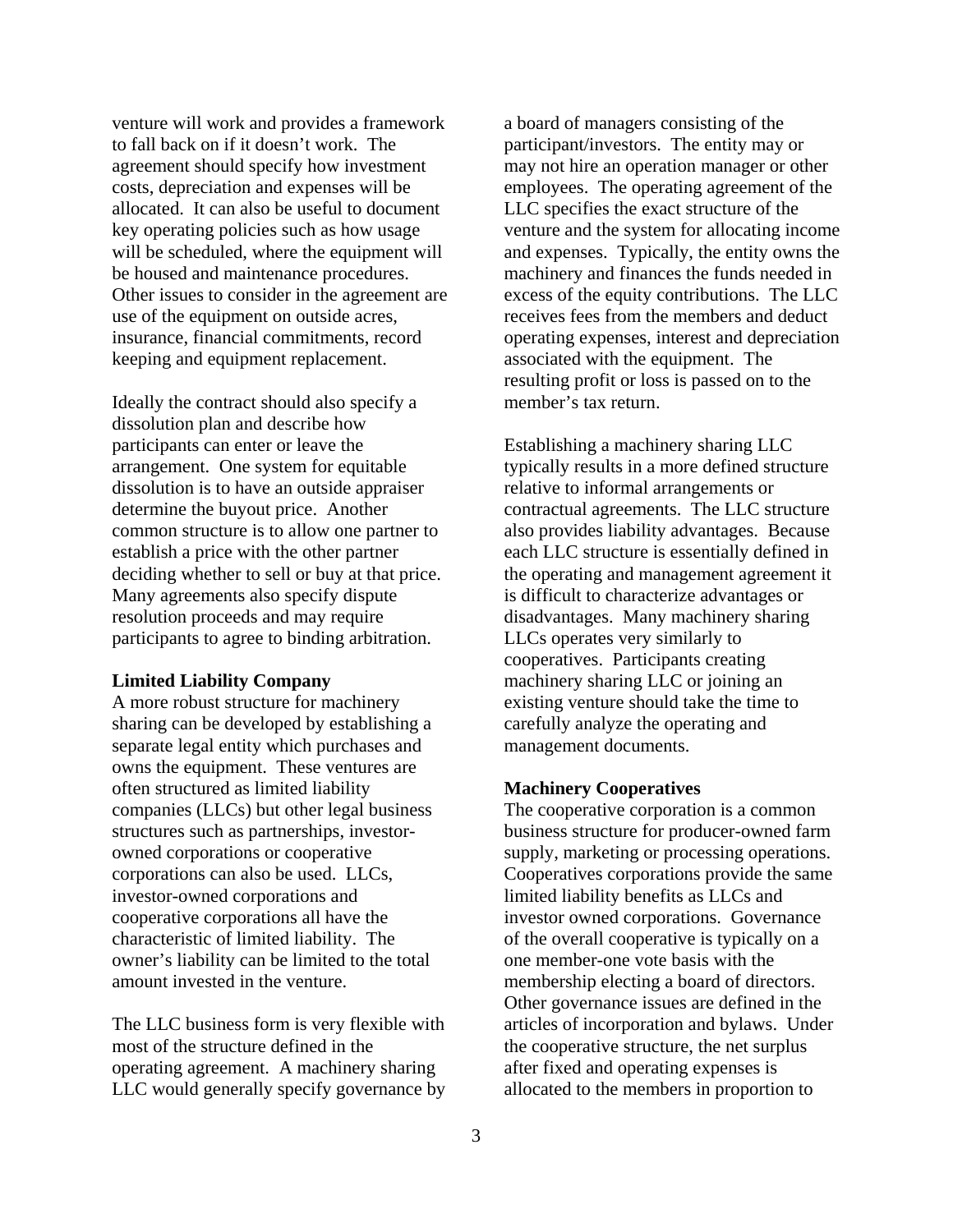business volume. The cooperative board of directors may elect to return the surplus to the members as a cash distribution or retain a portion to meet future capital needs. The surplus can be held in a general fund not allocated to particular member. Alternatively, the cooperative may issue the members additional shares of stock to reflect the claim on the retained funds. Most cooperatives establish formal systems by which stock is redeemed periodically or upon exiting the cooperative.

Most agricultural producers are familiar with the governance and equity retirement systems used by agricultural cooperatives. The basic structure of a cooperative in which investment and benefits are proportional to usage is appropriate for machinery sharing. The cooperative corporation is therefore a very logical structure for a shared machinery venture.

Farm equipment cooperatives have been common in Europe and Canada for many years. These entities called "Cooperatives for the Utilization of Machinery Agricultural" (CUMA) have been very successful in reducing machinery costs and increasing smaller producers' access to equipment. Some of these entities are structured to pool a set of equipment among the members. However many CUMAs are structured with equipment pools for specific pieces of equipment.

Most machinery cooperatives operate as closed cooperatives. After the initial formation, additional members are admitted only upon approval of the board of directors. In order to join an equipment pool a member is required to purchase a given number of investment shares which provides the equity investment for the equipment purchase. The member also signs a usage commitment for a specified period of time, usually 3 to 5

years. The time period typically matches the financing period for the equipment. As they use the equipment the members pay a fee at an agreed upon hourly or per/acre rate. The cooperative's net income in excess of expenses is distributed to members in proportion to usage. The machinery cooperative may also be involved with training on machinery usage and maintenance. Some cooperatives also have mechanisms for sharing labor among participants.

Most machinery cooperatives provide provisions for exit when a member's usage commitment expires, a time period typically linked with the financing and/or replacement cycle. Participants in an equipment pool may also vote whether to continue the pool at specified points in time. Exiting members are typically repaid their investment less the accumulated depreciation on the equipment they were sharing. Depending on the size and financial resources of the cooperative, the funds may be repaid over a period of time or with a time delay. Exit and entry from equipment pools at other times may be at the discretion of the board of directors and be dependent upon the interest of other participants in joining or transferring membership.

Most machinery cooperatives operate on a one member-one vote system. The membership elects a board of directors that sets operational policies. The cooperative may also establish committees to establish usage fees and policies for individual equipment pools. The cooperative may hire a manager to oversee the day-to-day operations and/or maintenance. A large cooperative may have employees overseeing the individual equipment pools. Alternatively, a member in the pool may be selected to oversee scheduling and maintenance.